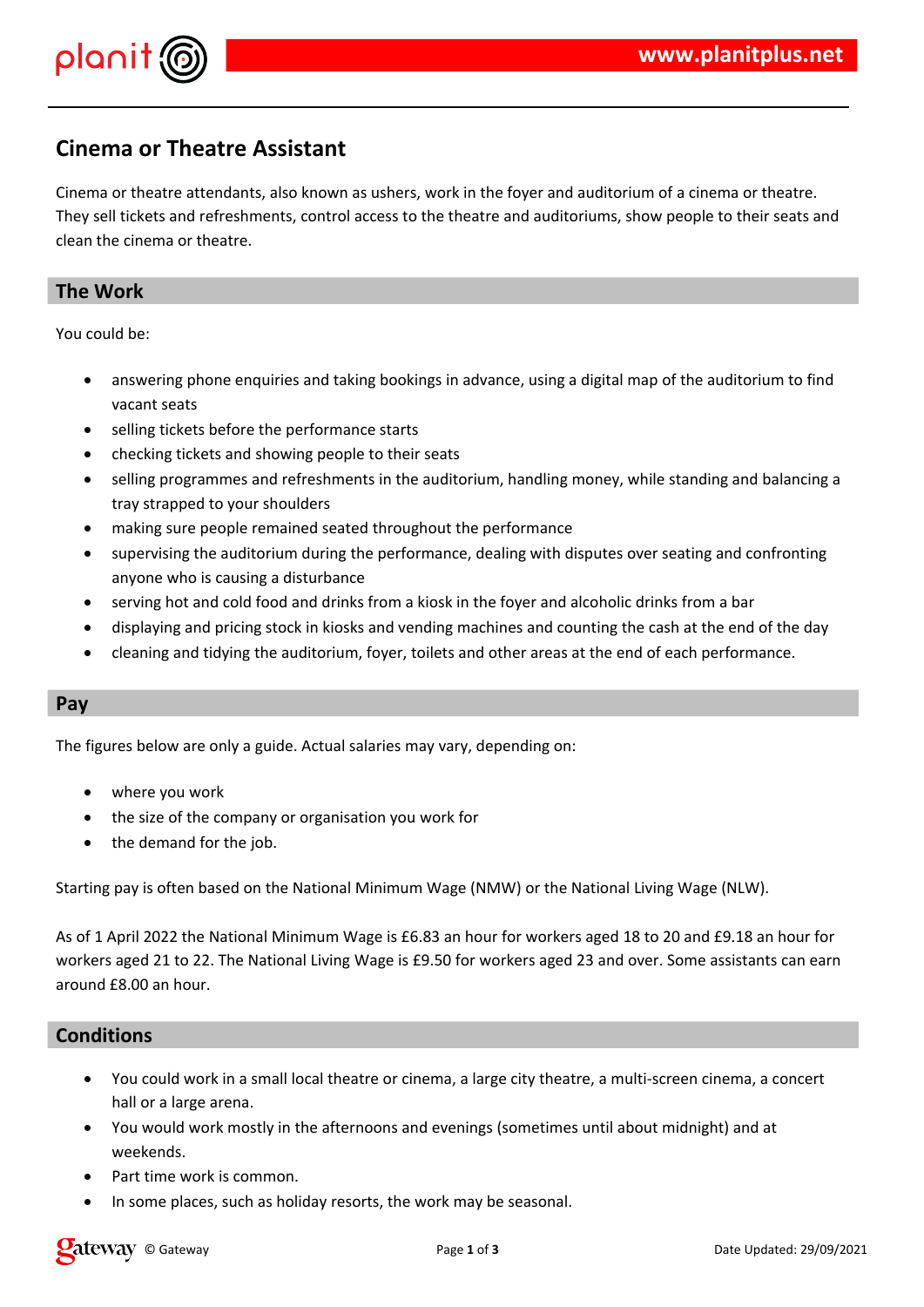|                                           | $\boldsymbol{\mathsf{\$}}$<br>\$                                                                                                                                                                                                                                                    | $\%$                  | $\mathbf{H}$<br>$\mathbf{I}$<br>$\mathbf{u}$<br>$\mathbf{I}$                                                                                                                                                                                                                                                                                                                                                                                                                                                                                 |
|-------------------------------------------|-------------------------------------------------------------------------------------------------------------------------------------------------------------------------------------------------------------------------------------------------------------------------------------|-----------------------|----------------------------------------------------------------------------------------------------------------------------------------------------------------------------------------------------------------------------------------------------------------------------------------------------------------------------------------------------------------------------------------------------------------------------------------------------------------------------------------------------------------------------------------------|
|                                           | \$<br>\$<br>$\bf 8$<br>8                                                                                                                                                                                                                                                            | $\mathbf{I}$<br>$\%$  | $\mathbf{u}$<br>$\mathcal{I}=\mathcal{I}$<br>8 !%<br>$\%$<br>%<br>$\mathbf{I}% _{0}\left( \mathbf{I}_{1}\right)$<br>$\mathbf{u}$<br>$\sim 10^{-11}$<br>$\%$ % 8# % !<br>$\begin{array}{cccccccccc} \uparrow & \uparrow & \downarrow & \downarrow & \downarrow & \downarrow & \downarrow & \downarrow & \downarrow & \end{array}$<br>$\frac{1}{2}$ % $\frac{1}{4}$<br>$'$ 7 4<br>$\%$<br>$$\mathbb{S}$$<br>H<br>$\mathcal{L}=\mathcal{L}^{\text{max}}$ , $\mathcal{L}=\mathcal{L}^{\text{max}}$ , $\mathcal{L}=\mathcal{L}$<br>$\overline{4}$ |
| $\, \, \raisebox{12pt}{$\scriptstyle \$}$ |                                                                                                                                                                                                                                                                                     | $\%$                  |                                                                                                                                                                                                                                                                                                                                                                                                                                                                                                                                              |
| $\, \, \raisebox{12pt}{$\scriptstyle \$}$ | $\mathop{!}\rule{0pt}{12pt}% \begin{subfigure}[t]{0.45\textwidth} \includegraphics[width=0.45\textwidth]{figs/fig_10.pdf} \caption{The number of parameters of the number of times.}\label{fig:1} \end{subfigure} \vspace{0.05\textwidth}$<br>$\mathbf{I}$<br>$\frac{1}{2}$<br>$\%$ | $\mathbf{I}$<br>$9\%$ | $\Gamma=1$<br>$\pm 1$<br>$\sim 1$ .<br>$\frac{1}{2}$<br>$\cdot \! \! \! \cdot \! \! \! \cdot$<br>$\%$<br>$\sim 1$<br>$\pmb{\cdot}$<br>$\pmb{\mathsf{H}}$<br>* $\%$<br>计可数 计可表<br>$\sim 10^6$                                                                                                                                                                                                                                                                                                                                                 |
|                                           | $\#$<br>\$<br>\$                                                                                                                                                                                                                                                                    | $\%$                  | $\mathbf{u}_\perp$<br>$*$ % 9 !<br>$\sim 10^{-10}$ m $^{-1}$<br>$\mathbb{P}(\mathbb{P}^1)$ and $\mathbb{P}^1$ . If $\mathbb{P}^1$<br>$\sim$ 1<br>$+$ $+$ $+$ $+$ $+$ $+$<br>%<br>$\frac{1}{2}$ +; < $\frac{1}{2}$                                                                                                                                                                                                                                                                                                                            |
| ٠                                         | 9<br>* $\%$                                                                                                                                                                                                                                                                         | $\sim 1$              | $\frac{1}{2}$ $\frac{1}{2}$ $\frac{1}{2}$ $\frac{1}{2}$ $\frac{1}{2}$ $\frac{1}{2}$ $\frac{1}{2}$ $\frac{1}{2}$ $\frac{1}{2}$ $\frac{1}{2}$ $\frac{1}{2}$ $\frac{1}{2}$ $\frac{1}{2}$ $\frac{1}{2}$ $\frac{1}{2}$ $\frac{1}{2}$ $\frac{1}{2}$ $\frac{1}{2}$ $\frac{1}{2}$ $\frac{1}{2}$ $\frac{1}{2}$ $\frac{1}{2}$<br>$#$ -<br>$\sim$ 10                                                                                                                                                                                                    |